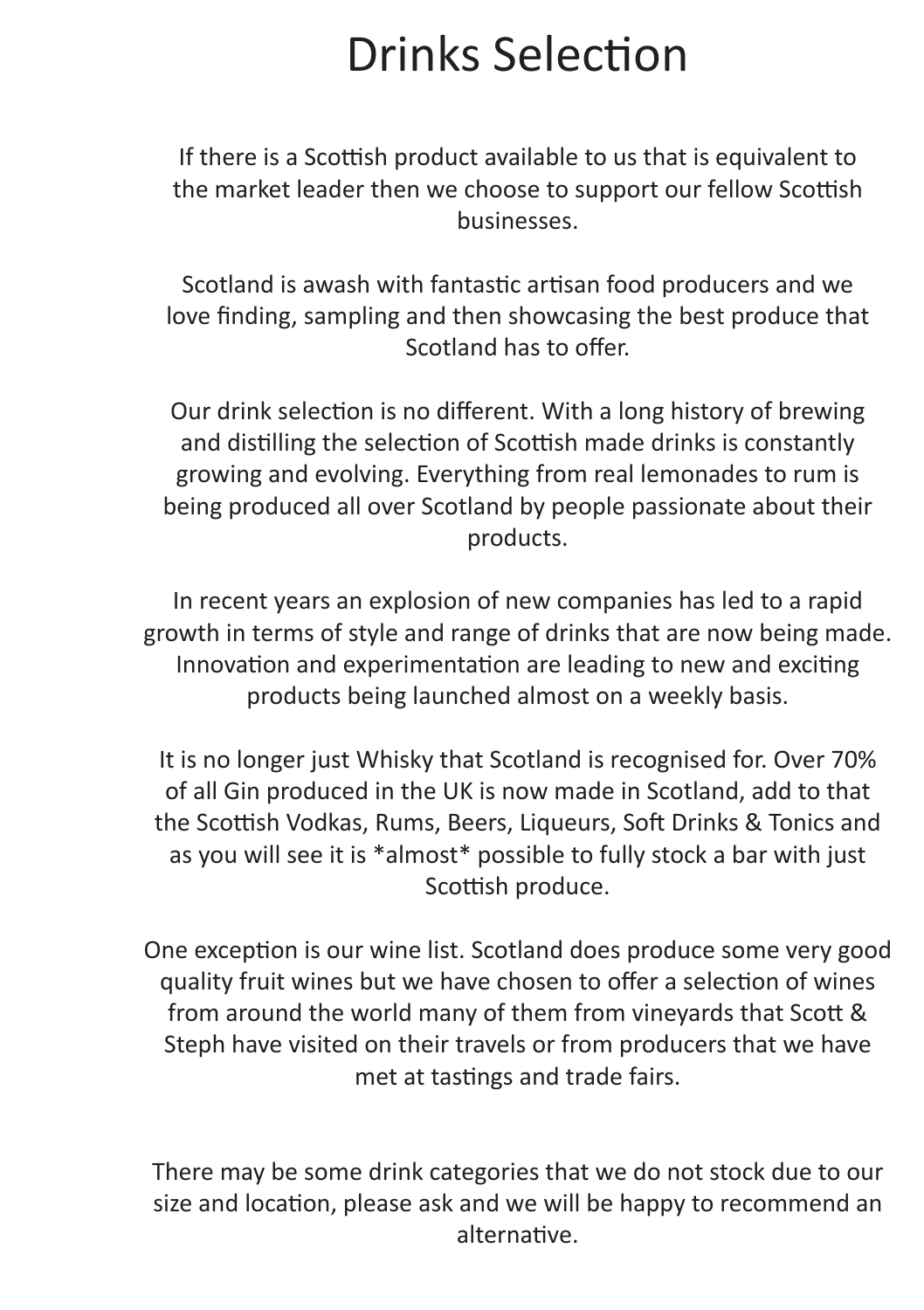# **Cocktails**

The following short cocktail list showcases some of our favourite Scottish Ingredients. **Kir Royale E14.00** Edinburgh Gin Raspberry Liqueur, Camel Valley Brut Award winning sparkling wine from Cornwall sweetened with Scottish Raspberry. **French 75****£15.50** Colonsay Wild Island Gin, Lemon Juice, Sugar, Camel Valley Brut A refreshing citrus hit with a kick of gin. **Espresso Martini****£9.80** Puffing Billy Vodka, Glenlyon Coffee, Crossbill Coffee Liqueur, Sugar An alternative caffeine fix, if you dont take sugar in your coffee just let us know. **Bramble £9.80** Badvo Gin, Lemon Juice, Sugar, Ogilvy Cassis Classic citrus gin cocktal served over crushed ice topped with a drizzle of Scottish cassis. **Negroni 100 % Scottish****£9.80** Crossbill Gin, Valentian Rosso Vermouth, Sweetdram Whisky Amaro Juniper led Crossbill 100 mixed with Scottish Vermouth and Scottish Amaro, bitter & dry with a hint of smoke and herbs. **Lussa Collins £9.80** Lussa Gin, Lemon Juice, Sugar, Summerhouse Misty Lemonade All things lemon create a dangerously refreshing drink. **Dark N Stormy E9.80** Dark Matter Spice Rum, Lime, Sugar, Angostura, Summerhouse Ginger Beer A fiery Scottish rum daiquiri topped with ginger beer. **Aelder Daiquiri £9.80**

Ninefold Pure Rum, Aelder Liqueur, Lime, Sugar served straight up, this Scottish Elderberry daiquiri is deep, dark and rich.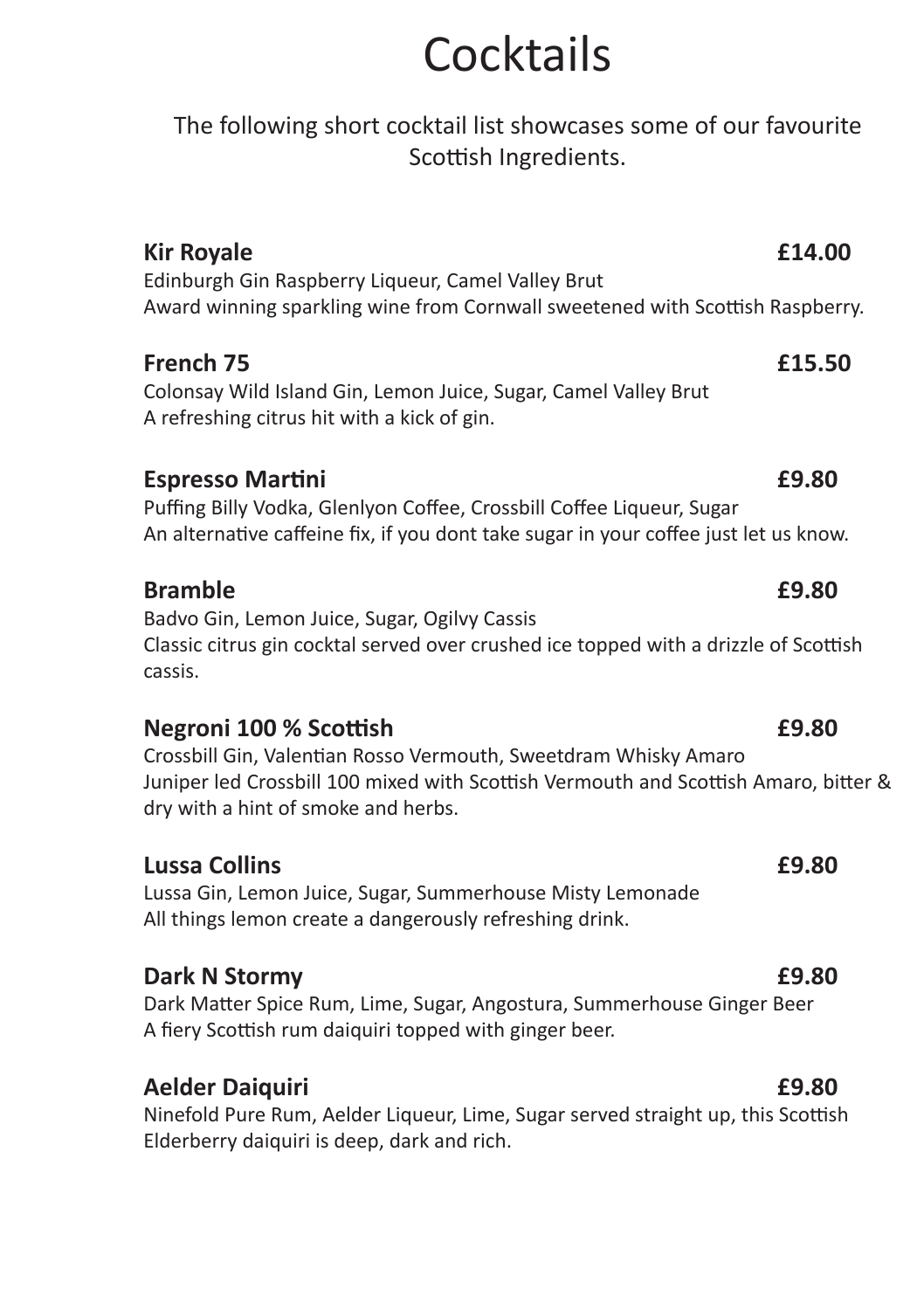# Whisky Cocktails

Scottish malt whisky does not have to be drunk neat! The crafts men and women who produce Scotland's national drink want you to enjoy it whether that is neat, on the rocks, with water or as part of a refreshing cocktail.

## **Penicillin £9.80**

Aberfeldy 12, Kings Ginger Liqueur, Ardbeg 10, Heather Hills Honey, Lemon Sour with honey sweetness, subtle smoke and ginger spice. Purely for medicinal purposes.

## **Old Fashioned £9.80**

Edradour 10, Sugar, Angostura The use of bourbon casks by Edradour mean that it is perfectly suited to an old fashioned. Simply stirred over ice (for a long time!) making a very sipable cocktail.

## **Highland Park Long £9.80**

Highland Park 12, Lime, Sugar, Summerhouse Ginger Beer A recommendation straight form the makers themselves. A Scottish take on the moscow mule. Long and refreshing.

### **Whisky Sour £9.80**

Auchentoshan American Oak, Lemon, Sugar, Egg White A very refreshing classic mix of sweet & sour with egg white giving texture. **Contains unpasteurised egg white**

## **William Wallace £9.80**

Aberfeldy 12, Valentian Rosso Vermouth, Pedro Ximenex Sherry A slight twist on the classic Rob Roy cocktail switching some of the vermouth for rich PX sherry creating a deep complex martini.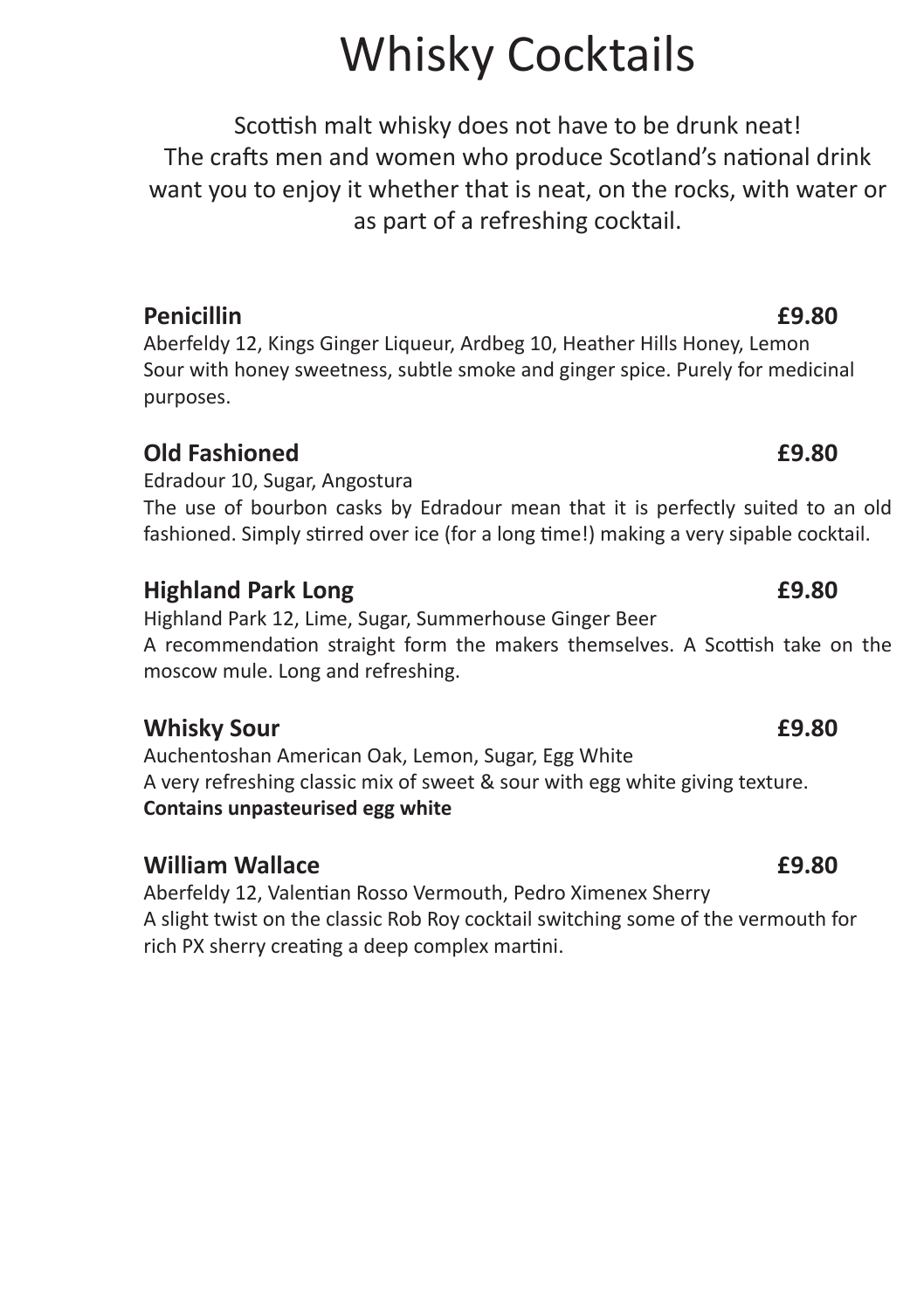# Scottish Gin

New distilleries are opening up all over the country, and there's never been a better time to enjoy Scottish gin which accounts for 70% of the UK's overall gin production. Such a diverse category leads to a variety of different tastes and styles to sample.

## **\*\*\* We normally have around 50 different Scottish Gins available and we change the range every week. The following list is just an example of some of the gins that we stock \*\*\***

## **Crossbill**

## **Crossbill Highland Distilling, Glasgow, 43.8% £4.20**

With the help of the Forestry Commission and PlantLife.org, Crossbill has revived Scotland's juniper production and is able to produce the only gin to use 100% Scottish juniper. A celebration of juniper and rosehip, two bold and fresh Highland botanicals.

### **Tobermory**

## **Tobermory Distillery , Isle of Mull, 43.3%****£4.20**

All of the hand-picked botanicals including heather, Hebridean tea, juniper and sweet orange peel, are steeped for a minimum of 24 hours in a unique base spirit. This spirit is made up of both Grain Neutral Spirit and our spirit from Tobermory's own whisky stills. Fresh juniper balanced with sweet orange and lemon, hints of coriander, gentle herbs and spices, with a luxurious, creamy mouth-feel and a hint of sweet malt.

### **Lussa**

## **Ardlussa, Isle of Jura, 42.0%****£4.20**

Lussa use 15 botanicals that they grow or forage themselves on the island. They grow roses, lemon balm and ground elder and also forage for sea lettuce, bog myrtle, watermint, elderflower, Scots pine, honeysuckle, lime flowers and rosehips. The other main ingredient is lemon thyme which they grow in their own polytunnels and source from the local community – often in exchange for Lussa gin!

Lussa Gin has a complex flavour with fresh and zingy lemon thyme, balanced with the pine notes of juniper, a touch of warmth from coriander seed all bound together with the smoothness of rose.

### **25ml**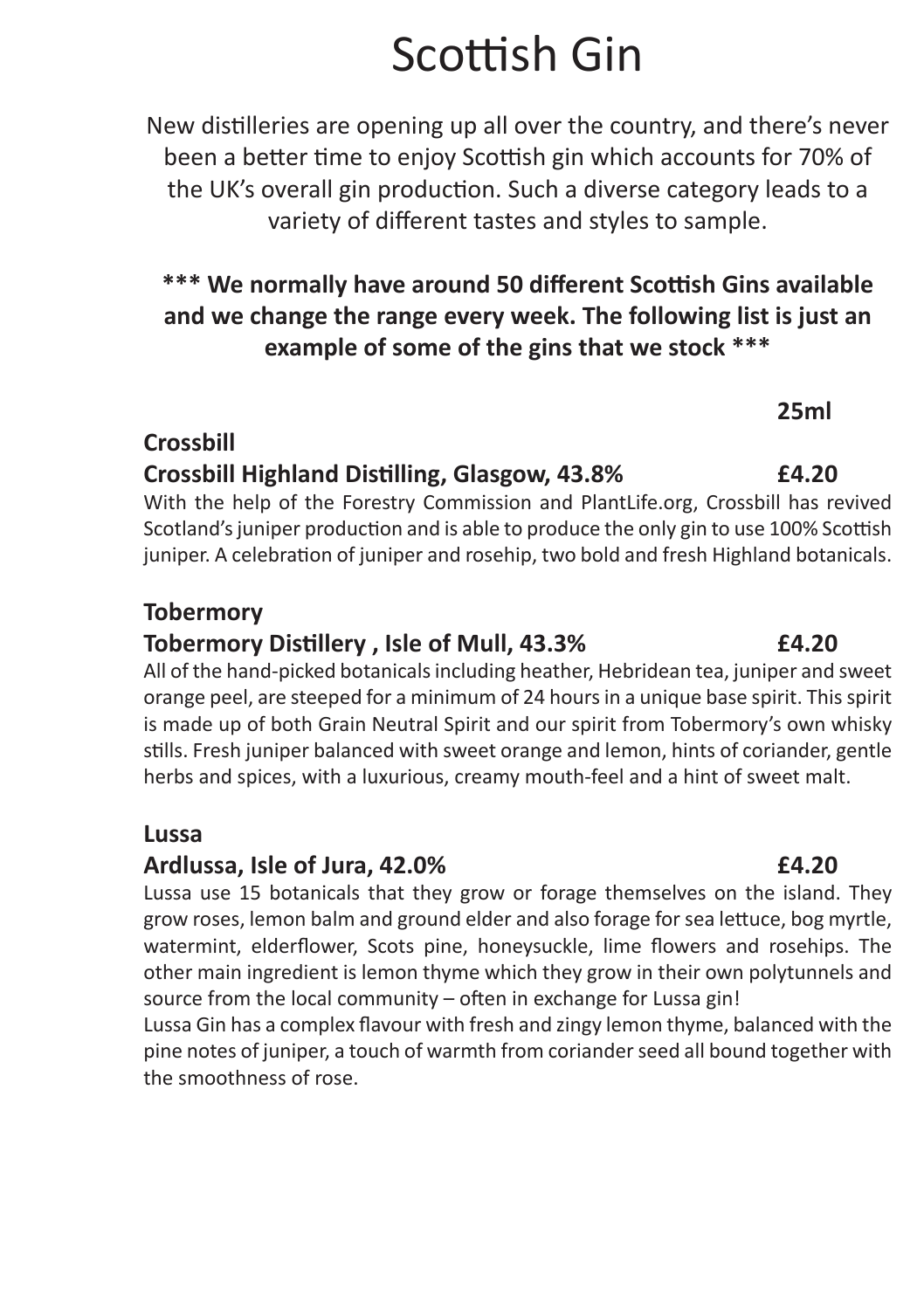# Scottish Gin

**This is just a small sample of our 50+ Scottish Gins that we have on the bar. Just ask and we will be able to find something for you to try.**

**25ml**

### **Achroous**

### **Electric Spirit Co, Leith, 41.0%****£4.20**

Other than juniper, The Electric Spirit Co. opted for non-traditional botanicals including Sichuan Pepper, which adds a woody, floral warmth and spice to the taste. Sensitively made so the botanicals blend and compliment the faint aniseed and herbal kick of fennel.

### **Lind & Lime**

### **Port of Leith Distillery, Leith, 44.0%****£4.20**

Born in Edinburgh in 1716, James Lind is a relatively unsung hero, by 1747 he had become Surgeon of a ship called HMS Salisbury. It was on this vessel that he conducted what is recognised today as one of the first clinical trials ever recorded. Lind selected twelve sailors on the Salisbury with scurvy, and allocated two men each to six different treatments for a period of fourteen days. He recorded that the 'most sudden and visible good effects' were shown by the sailors eating citrus fruits.

Hence the addition of lime within this gin. To balance the powerful citrus freshness, the distillers also used pink peppercorn alongside five other botanicals (including juniper) to create the recipe.

### **Glen Wyvis**

### **Glenwyvis Distillery, Dingwall, 40.0%****£4.20**

Established in 2015 the idea was to unite the community of Dingwall through the creation of a distillery owned in-part by local people. Dingwall's last whisky distillery closed in 1926. After a 90 year absence, GlenWyvis revived the town's lost distilling tradition, and made its own history in 2016 by running a record-breaking open share offer. More than 3,000 like-minded people invested in GlenWyvis to create the first ever 100% community-owned distillery

GoodWill has a crisp, full-bodied taste with distinct hints of orange and lemon, followed by a spiced warmth of coriander and cinnamon.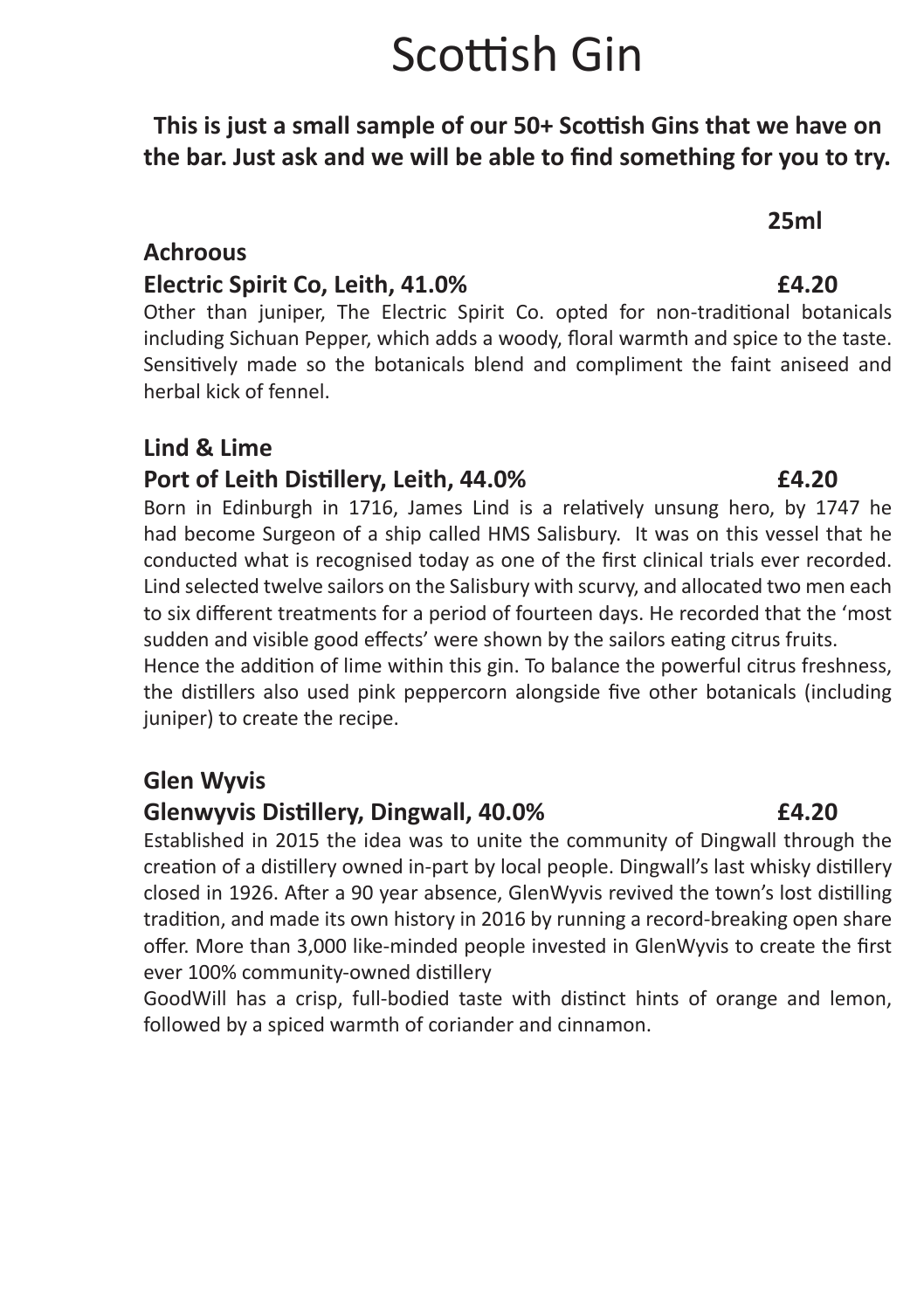# Scottish Gin

**This is just a small sample of our 50+ Scottish Gins that we have on the bar. Just ask and we will be able to find something for you to try.**

**25ml**

### **Arbikie Kirsty's Arbikie Highland Estate, Angus, 43.0%****£4.20**

Distilled from potatoes, Kirsty's Gin is named after master distiller at Arbikie, Kirsty Black, who carefully chose local botanicals to represent Arbikie's unique landscape and surroundings. The kelp, carline thistle and blaeberries represent the elements of ocean, rock & land that surround the Scottish east coast farmlands. Smooth, creamy, floral, citrus with delicate black pepper notes.

### **Arbikie AK's**

### **Arbikie Highland Estate, Angus, 43.0%****£4.20**

AK'S Gin is distilled using wheat farmed at Arbikie.It is flavoured with fresh honey, black pepper and cardamon. The honey originates from nearby bees that forage the local area. The Viscount wheat is grown in Arbikie's own fields a stones-throw from the distillery. The honey comes through clearly, bringing creamy sweetness to the palate. Helpings of peppery spices and oily juniper give it some balance.

### **Caorunn**

### **Balmenach Distillery, Cairngorms, 41.8%****£4.20**

Caorunn, pronounced 'ka-roon', is the Gaelic word for Rowan Berry – a Celtic botanical that forms the very soul of the gin. Made with a combination of traditional and handpicked botanicals including rowan berry, heather, coul blush apple and dandelion.

## **Seven Crofts**

### **Highland Liquor Co, Ullapool, 43.0%****£4.20**

Marvellously flavoursome Scottish gin here from the Highland Liquor Co., Seven Crofts Gin features seven botanicals, including pink peppercorn, cubeb, fresh lemon peel and more. Notes of perfumed forest fruit and a suggestion of woodland. The juniper is assertive with spicy hints of coriander and pink pepper and a long, warm finish.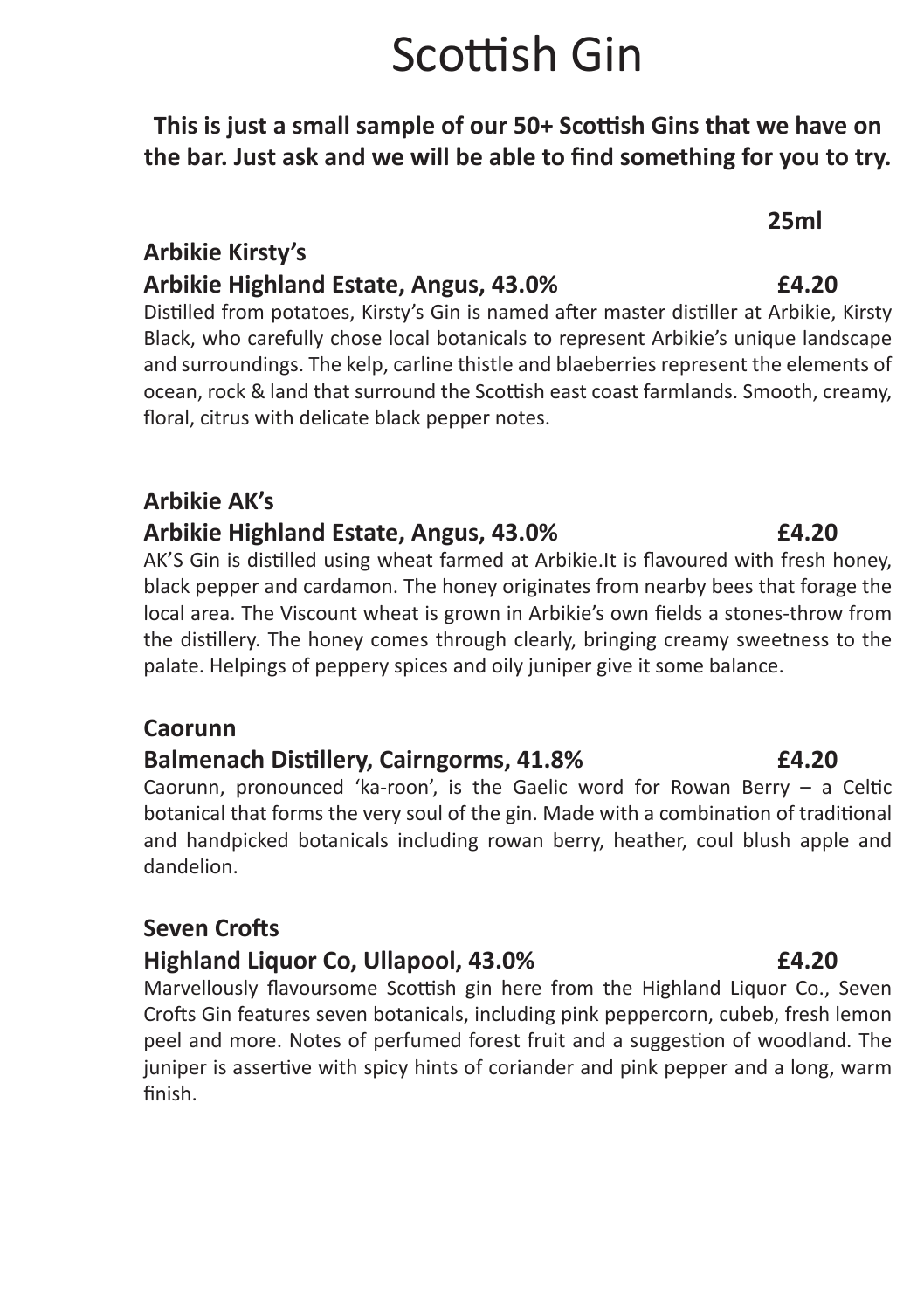# Scottish Rum

Rum may be more commonly associated with the tropical islands of the Caribbean than the rugged British Isles, but in 2015, rum distillation came to Scotland for what was thought to be the first time when Dark Matter Distillers unveiled its first product.

## **25ml Ninefold Pure Single Rum Ninefold Distillery, Lockerbie, 40.0%****£4.20**

An unaged rum pot distilled from sugar cane molasses in Scotland, Ninefold Pure Single Rum is deliciously smooth and creamy. Notes of vanilla, caramel, butterscotch and citrus, with a long and spicy finish.

## **Ninefold Dormont Spiced Rum Ninefold Distillery, Lockerbie, 40.0%****£4.20**

Naturally flavoured with nutmeg, allspice and aniseed. A little sugar and natural caramel are added to sweeten it up and give it a beautiful colour. The flavours of the spices are beautifully balanced with the caramel and butterscotch. As lovely with just ice, as it is served with your favourite mixer.

## **Dark Matter Spiced Rum**

## **Dark Matter Distillers, Banchory, 40.0% £4.20**

Produced at Scotland's first ever rum distillery, in Banchory, by two brothers, Jim and John Ewen, Dark Matter Spiced Rum is a molasses-based rum that features fullbodied notes of long pepper, fresh ginger, green peppercorns and allspice.

## **Sea Wolf White Rum**

### **SeaWolfRum, Edinburgh, 41.0%****£4.20**

Jason Scott & Mike Aikman of Bramble Bar in Edinburgh (Top 50 Best bar in the World) were looking for a UK based white rum for use in their cocktails. When they couldn't find one they did what any self respecting bartender would do - make their own. Produced at Ogilvy in Angus, using molasses, this is full of tropical-fruit notes, with hints of citrus and spice.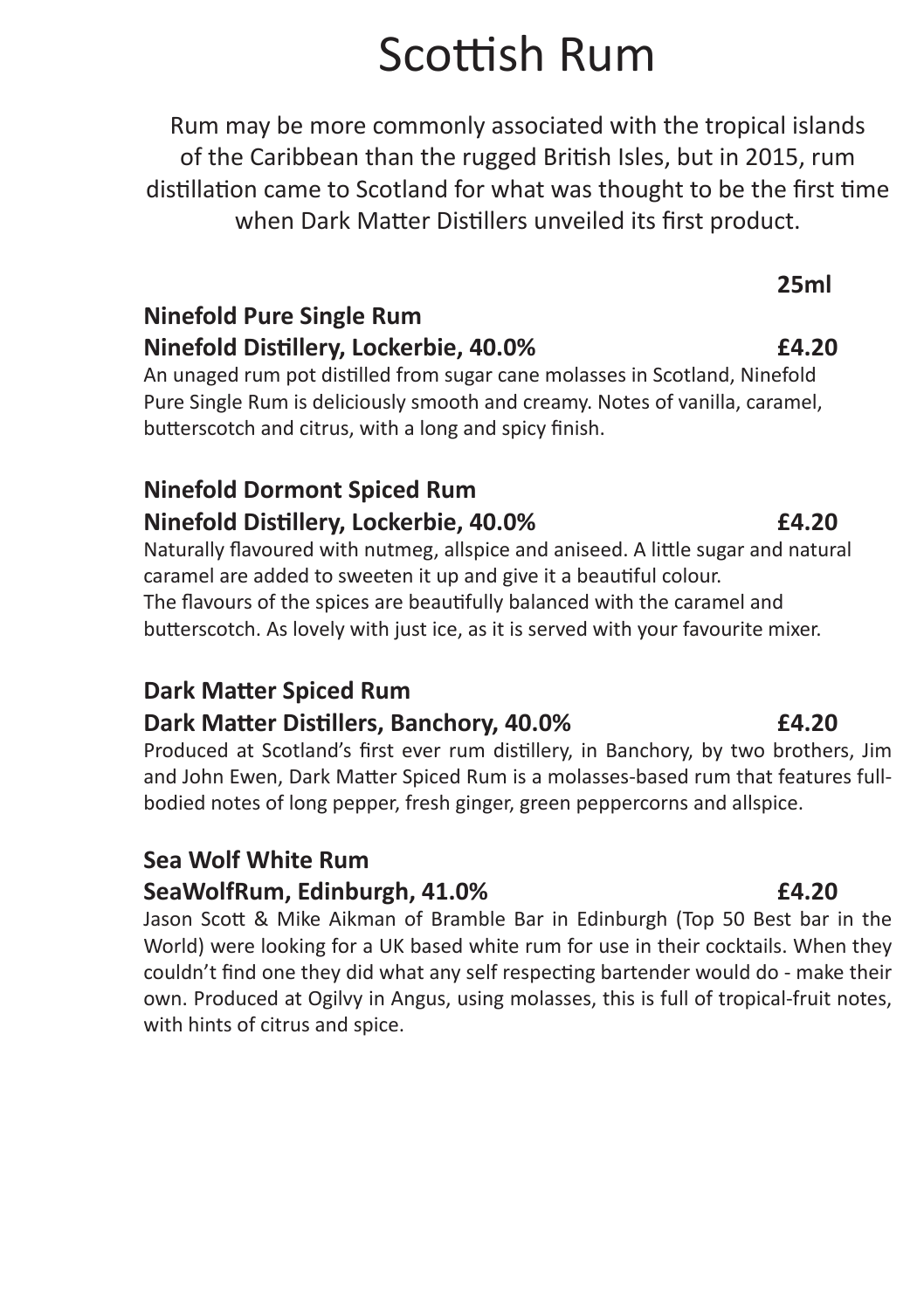# Scottish Vodka

Scotland is in fact, a vodka loving nation, it makes up around 35 per cent of our spirit intake – beating both blended whisky (13 per cent) and gin (7 per cent). However distilation of Vodka in Scotland is still very small scale.

## **25ml Puffing Billy Steam Vodka The Borders Distillery, Hawick, 40%****£4.20**

Malted barley gives Puffing Billy Steam Vodka a rich, creamy texture. The spirit vapours are steamed through charcoal rather than filtered as a liquid. The only vodka in the world made in this way. Its full rounded smoothness provides an excellent balance to sharp and dry mixer flavours like tonic water or ginger beer.

## **Ogilvy Scottish Potato Vodka Hatton of Ogilvy Farm, Angus, 40%****£4.20**

Sadly, each year a large percentage of misshapen potatoes are rejected by supermarkets. Their loss is our gain. The Ogilvy Distillery, built on their farm in 2014 by the Jarron family, now uses these rejected potatoes for vodka production.

Smooth warmth of potato spirit, a sweet, creamy character with fruity esters, a hint of toffee and green pasture notes.

## **Holy Grass Vodka**

## **Dunnet Bay Distillers, Caithness, 41.5%****£4.20**

The unusual botanical Holy Grass (or Anthoxanthum nitens) was discovered on the banks of the nearby Thurso River by Robert Dick, a legendary botanist. Additionally, Highland apples and apple juice are used to complement the vodka's herbal character.

## **Tattie Bogle Potato Vodka Arbikie Highland Estate, Angus, 40%****£4.20**

Arbikie Estate is a four generation family-owned working farm perched on the east coast of Angus. A genuinely single-site, field to bottle operation – the ingredients for all their spirits are planted, sown, grown and harvested within an arms-length of the distillery. The vodka tastes silky smooth with creamy, rich, black pepper and hints of pear.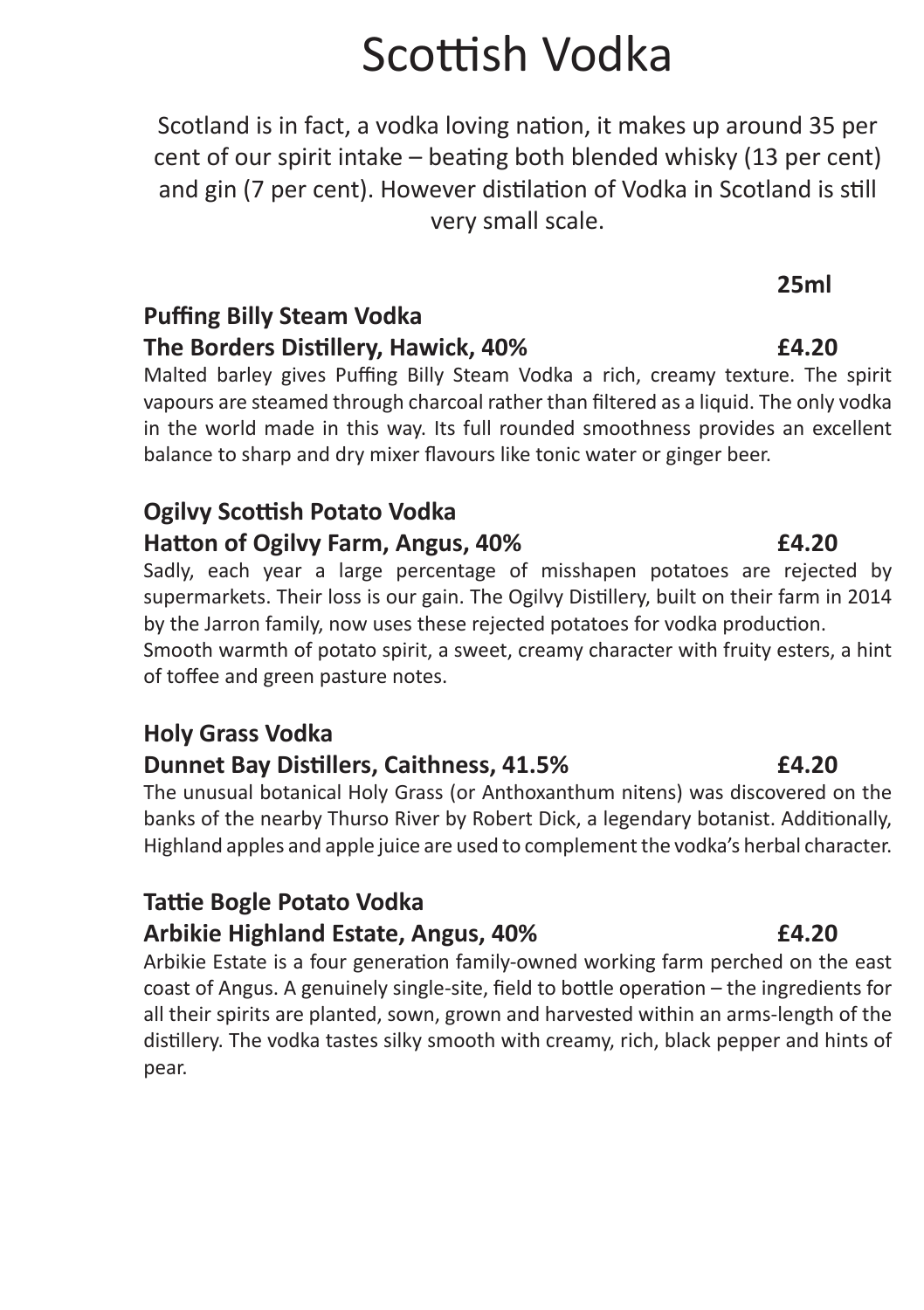# Scottish Liqueurs

Liqueur, refers to a spirit sweetened with 100g of sugar per litre and bottled at least 15% ABV. With its vast range of spirit drinks it is therefore no surprise that Scotland is home to an ever increasing and varied range of liqueurs.

### **Whisky Liqueur**

## **William Grants, Glasgow, 40.0%****£7.00**

Drambuie is perhaps the most famous liqueur made with Scotch whisky, heather and herbs and spice.

### **Glayva**

**Drambuie**

### **White & Mackay, Glasgow, 35.0%****£7.00**

The other popular Scottish liqueur made with whisky, honey, spices, almonds and tangerines.

### **Cream Liqueur**

## **Arran Gold**

### **Isle of Arran Distillers, Arran, 17.0%****£6.00**

Scotland's answer to its famous Irish counterpart. Made with a healthy dose of Arran malt whisky, this is a cream liqueur where you can really taste the quality

## **Coffee Liqueur**

### **Cross Brew**

### **Crossbrew Co, Edinburgh, 20.0%****£6.00**

From the award winning team behind Edinburgh's Bramble and Lucky Liquor Co cocktail bars comes this purist take on a coffee liqueur. Using nothing but dark roasted coffee, new-make spirit, sugar and water, Cross Brew keeps it simple yet rich and deep

## **Spiced Mocha**

### **Dark Matter Distillers, Banchory, 20.0% £6.00**

From Scotland's first rum distillery comes this modern take on a coffee liqueur. Combining rich Arabica coffee, toasted South American cocoa seeds and heat from Aji chilli peppers, we discovered new levels of delicious when blended with our own base rum.

المستخدم العالمية المستخدم المستخدم المستخدم المستخدم المستخدم المستخدم المستخدم المستخدم المستخدم المستخدم ال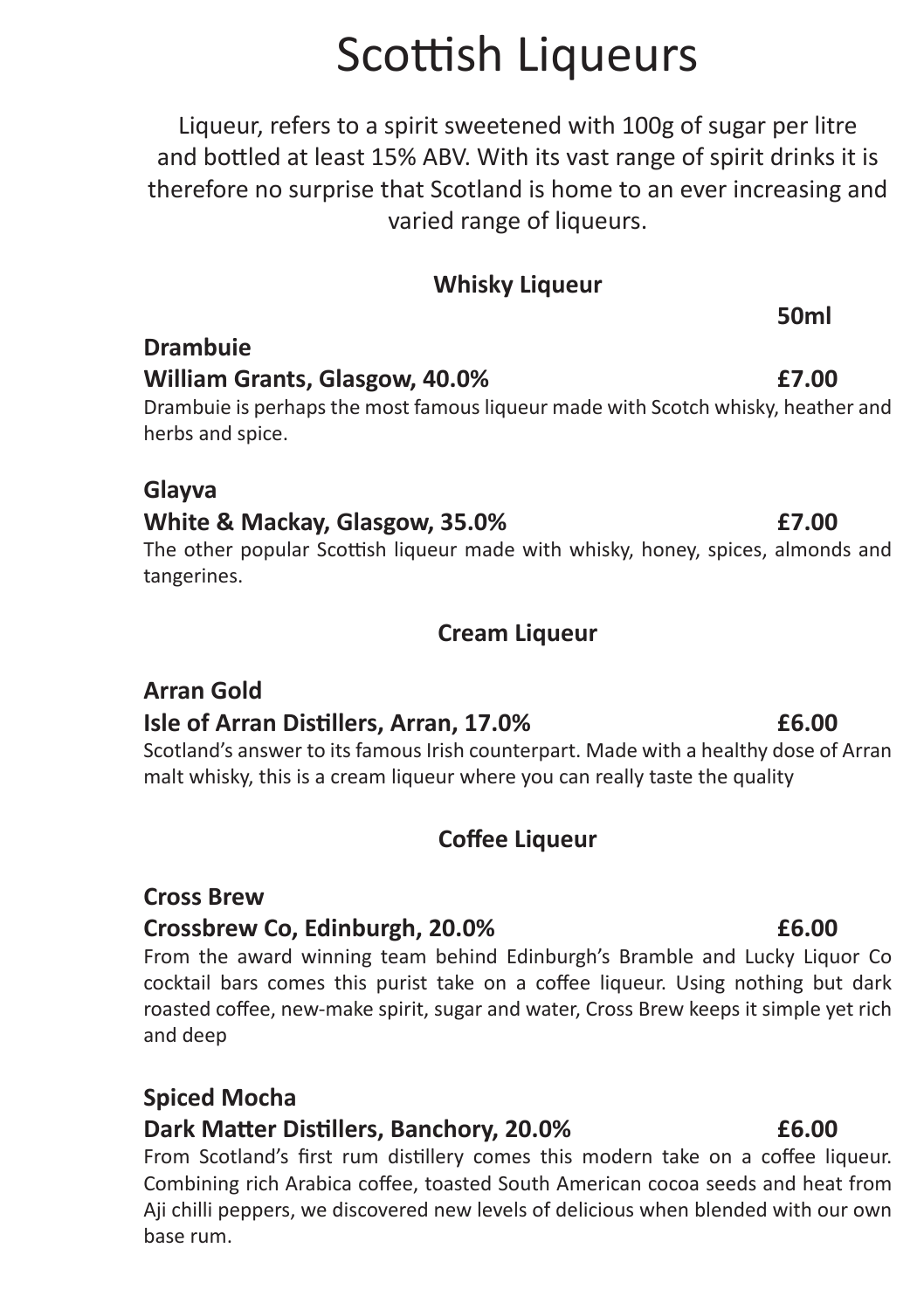# Scottish Liqueurs

### **Amaretto Liqueur**

### **Amaretto**

### **Gin Bothy, Kirriemuir, 20.0%****£7.00**

Following a trip to Italy, the mind behind Gin Bothy came back with a nugget of inspiration for a new addition to the Gin Bothy range - an Amaretto Liqueur! To make it, Amaretto is infused into Gin Bothy's Original gin with a touch of sugar, imparting lip-smacking nutty, fruity notes.

### **Fruit Liqueur**

### **Creme de Cassis**

### **Hatton of Ogilvy Farm, Angus, 16.1%****£6.00**

The exceptional summer of 2018 produced an abundance of blackcurrants, but not all of them had a home to go to. The ethos at Ogilvy, they hate to see things go to waste, so they had the idea to fuse the unloved blackcurrants with their vodka that is make from wonky potatoes.

## **Spiced Rhubarb**

### **Dark Matter Distillers, Banchory, 20.0% £6.00**

The first experiment in creating a rum liqueur in the Dark Matter Lab. They looked at finding a new way of bringing together the established and well-loved flavour set of rum with fresh ginger, and adding tangy rhubarb into the equation.

## **Aelder Elixir**

### **Buck & Birch, Macmerry, 17.0%****£6.00**

Aelder is made from an array of Scottish botanicals mixed with foraged elderberries and blended with whisky.

### **Raspberry**

## **Still River, Royal Deeside, 18.0%****£7.00**

Intensely sweet, juicy and fruity raspberry bursting onto the palate, with a slightly natural tartness.

### **Various**

### **Edinburgh Gin, Edinburgh, 20.0%****£6.00**

The team at Edinburgh Gin have a vast selection of flavoured liqueurs and our range often changes. Ask to see which we have:

Apple & Spice / Rhubarb & Ginger / Raspberry / Orange Blossom & Mandarin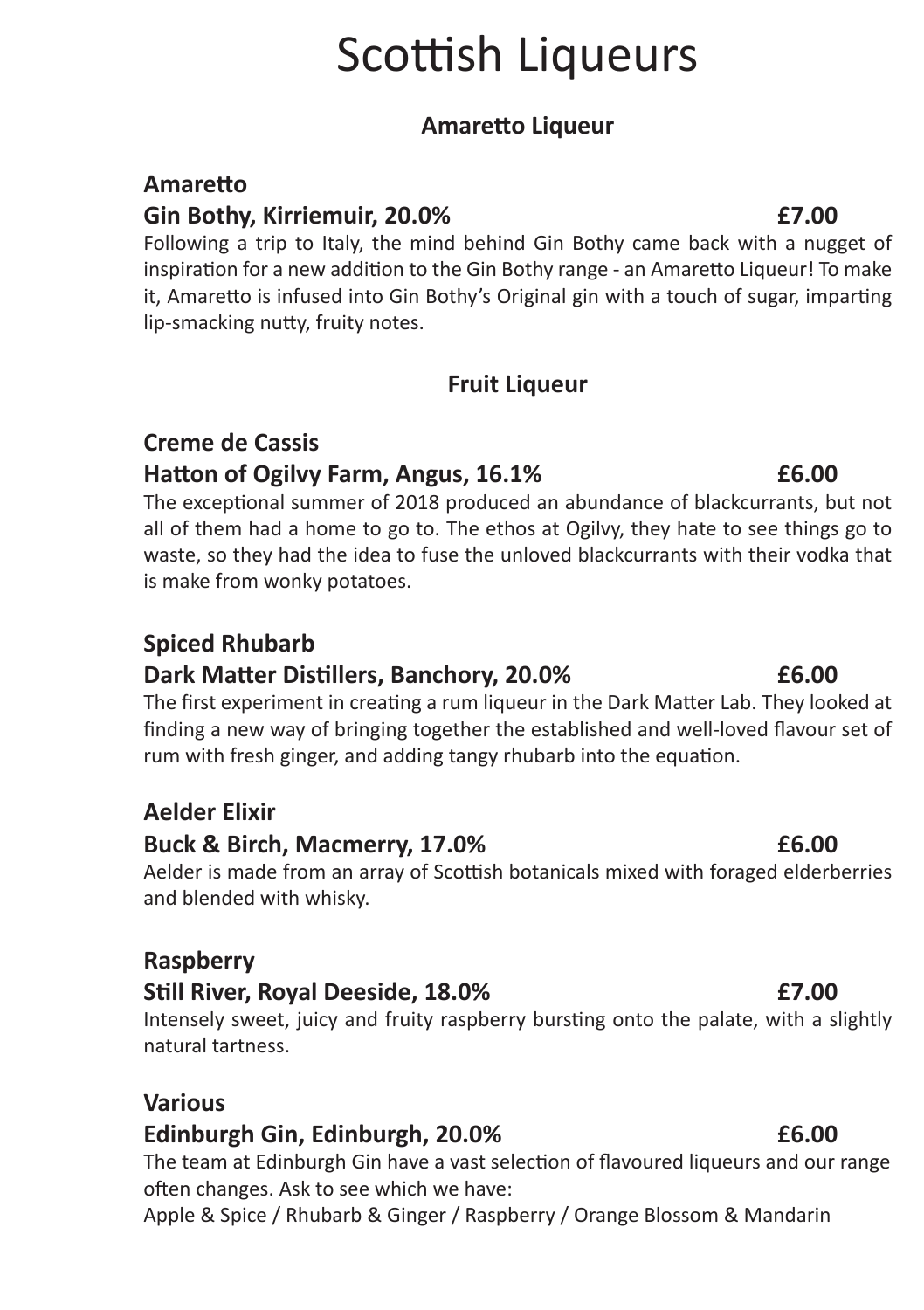# Scottish Beers & Cider

Beer is pretty big business in Scotland. With more than 100 breweries operating across the country, the variety and quality of beer and ale being produced and served in Scotland is greater than ever.

## **Kveik Session IPA 330ml Can Wasted Degrees, Blair Atholl, 4.3%****£5.00**

Naturally hazy and beautifully bright session IPA. Fermented on Voss Kveik and dry hopped with Azacca, Citra and Mosaic for lashings of juicy citrus aromas and flavours.

## **Schiehallion Lager 330ml Bottle Harviestoun, Alva, 4.8%****£5.00**

When you name your beer after the local Rannoch mountain Schiehallion, your beer better be breath-taking too. This has an elegant head, fresh crispness and a lingering grapefruit finish.

## **Bitter & Twisted Golden Ale 330ml Bottle**

## **Harviestoun, Alva, 4.2%****£5.00**

Crystal malt for sweetness, aromatic fruit from the hops and oats to give the brew some body. Not to mention a naughty tingling lemon finish.

## **Oh My Darling Clementine & Pomegranate Sour 440ml Can Fallen Brewing, Kippen, 4.5%****£5.50**

A bold, tart and brightly coloured sour beer which is both refreshing and sweet. The pomegranate & clementine combination delivers a festive citrus twist that will enliven the palate and contrast with the heartiest winter fare.

## **Chew Chew Milk Stout 440ml Can Fallen Brewing, Kippen, 6.0%****£5.50**

A sweet, chewy stout brewed with soft brown sugar, lactose and sea salt. The recipe was originally conceived to be paired with Jura whisky as part of their tastival project. As such, this rich and unctuous dark beer is the perfect accompaniment to a lightlypeated whisky, for a complex hawf & hawf.

## **Black Stout 330ml Bottle WEST, Glasgow, 4.3%****£5.50**

It's like a pint of fresh espresso with rich fudge and treacle flavours held together with Herkules hops. Bold and smoky, reminiscent of a roast coffee.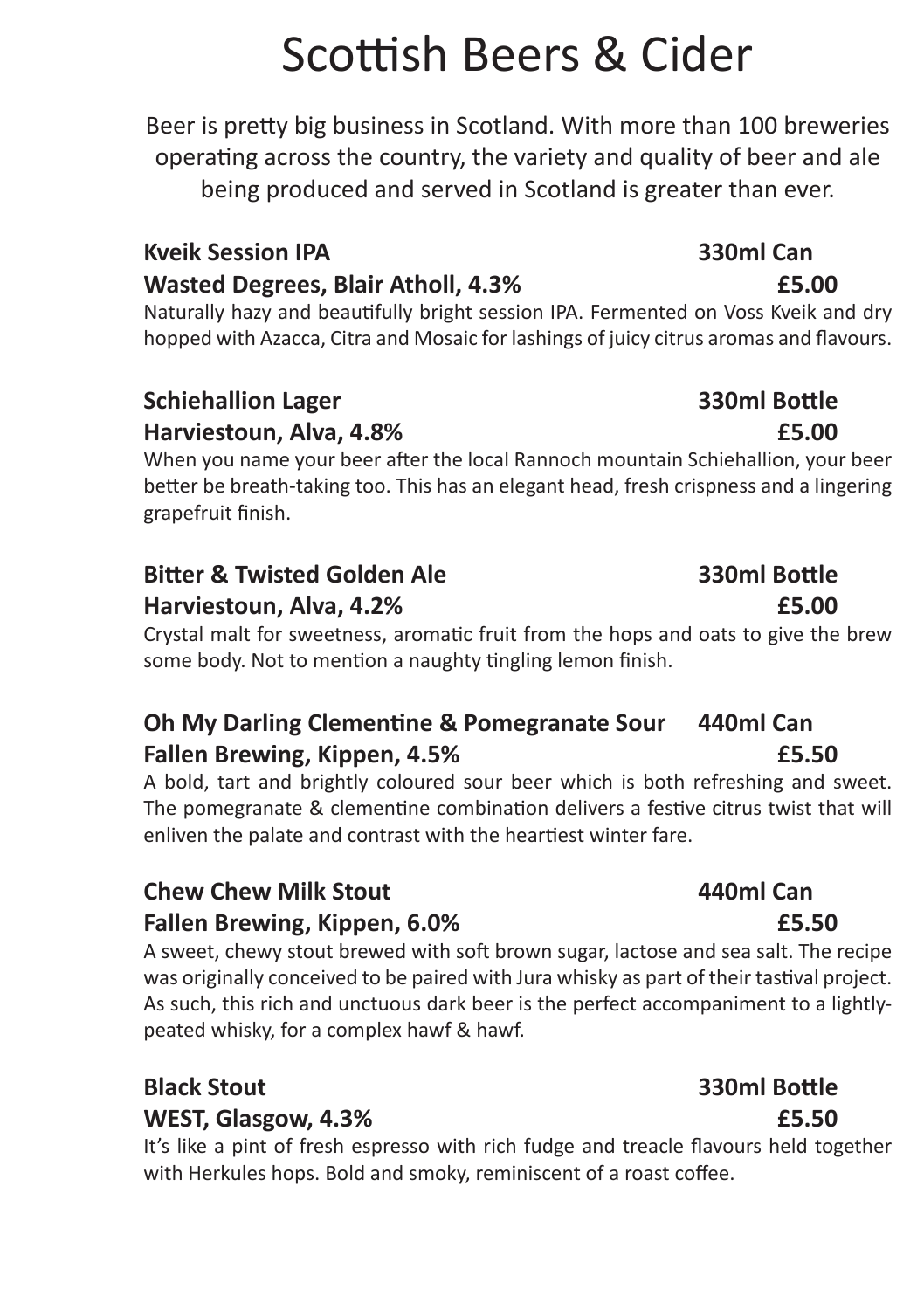# Scottish Beers & Cider

### **Pale Blonde 500ml Bottle Glen Spean Brewing Co, Spean Bridge, 3.6% £5.20**

Lovely fresh, biscuity and refreshing blonde ale. Enjoy the malty aroma with its light fresh citrus hit and smooth finish.

## **Glen Spean Brewing Co, Spean Bridge, 4.5% £5.20**

Lovely fresh, biscuity and refreshing blonde ale. Enjoy the malty aroma with its light fresh citrus hit and smooth finish.

### **Vagabond Pale Ale ( Gluten Free) 330ml Bottle Brewdog, Ellon, 4.5%****£5.20**

Citrus and tropical fruit flavours meld with a light caramel malt base, giving way to a riot of resinous bitterness.

## **Original Cider 330ml Bottle**

### **Scruffy Dog, Methven, 5.0%****£4.80**

Crisp, light and lively with a hint of sweetness. Traditionally crafted with care. Made with 100% fresh British apples. Fermented with champagne yeast.

# Alcohol Free Scottish Beers

## **Nanny State 330ml Bottle**

## **Brewdog, Ellon, 0.5%****£4.00**

A brigade of speciality malts and North American hops sends bitterness to the brink and back.

### **Wheesht Dark Ale 330ml Bottle Harviestoun, Alva, 0.0%****£4.00**

A dark ruby ale with aromas of roasted chocolate, sweet biscuit and dried fruit.

## **Red Revival 500ml Bottle**

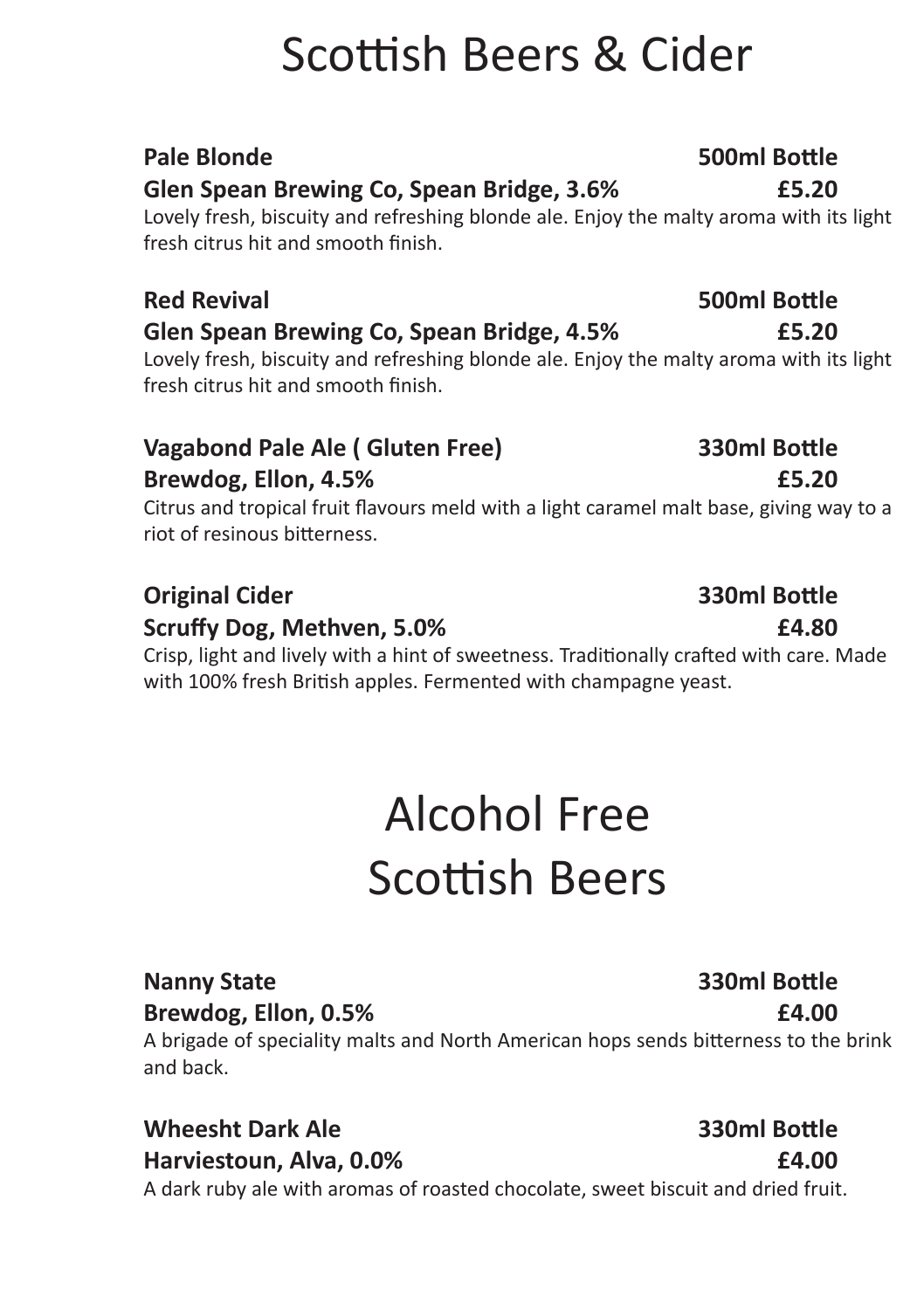# Scottish Soft Drinks

It is often reported that Scotland is the only country in the world where Coca Cola is not the biggest selling soft drink.

Irn Bru "Scotland's other national drink" is the market leader, probably helped by it's magical healing powers the morning after a

few too many whiskys.

Scotland produces a variety of soft drinks and these are some of our favourites.

| Irn-Bru                                                                                                                                                                                                           | 330ml |
|-------------------------------------------------------------------------------------------------------------------------------------------------------------------------------------------------------------------|-------|
| A.G. Barr, Glasgow                                                                                                                                                                                                | £2.60 |
| Launched in 1901, Irn-Bru is a carbonated soft drink made to a secret recipe, which<br>contains 32 flavours. The unique combination of ingredients delivers the indescribable<br>and phenomenal taste and colour. |       |
| <del>Alba Cola</del> (OUT OF STOCK)                                                                                                                                                                               | 330ml |
| <b>Caledonian Cola Company, Glasgow</b>                                                                                                                                                                           | £2.60 |
| Alba Cola is made with Scottish water and heather extract, an homage to one of                                                                                                                                    |       |

Scotland's most iconic flowers. Lightly carbonated with a buzz of botanicals, the recipe is made with all-natural sugars.

| <b>Ginger Beer</b>                                                      | 330ml |
|-------------------------------------------------------------------------|-------|
| <b>Summerhouse, Peathill</b>                                            | £2.60 |
| Handcrafted using all natural fruits, herbs and spices. Bold and zingy. |       |

## **Misty / Raspberry / Hint o' Mint / St Clement's 250ml Summerhouse, Peathill****£2.60**

A range of real lemonades and sodas, made from all natural ingredients on a family run farm near Rosehearty in the North East of Scotland.

| <b>Walter Gregor Tonic</b>                                                                                                    | <b>200ml</b> |
|-------------------------------------------------------------------------------------------------------------------------------|--------------|
| Summerhouse, Peathill                                                                                                         | £2.60        |
| A light and crisp tonic water with a soft bubble. Lovely on its own and perfect for a<br>G&T where you wish to taste the gin. |              |
| <b>Highland Spring Water (Still / Sparkling)</b>                                                                              | 330ml £2.50  |

| Highland Spring Water (Still / Sparkling)               | 330MI ±2.50 |
|---------------------------------------------------------|-------------|
| <b>Blackford, Perthshire</b>                            | 750ml £5.00 |
| Perthshire's finest water sourced from the Ochil Hills. |             |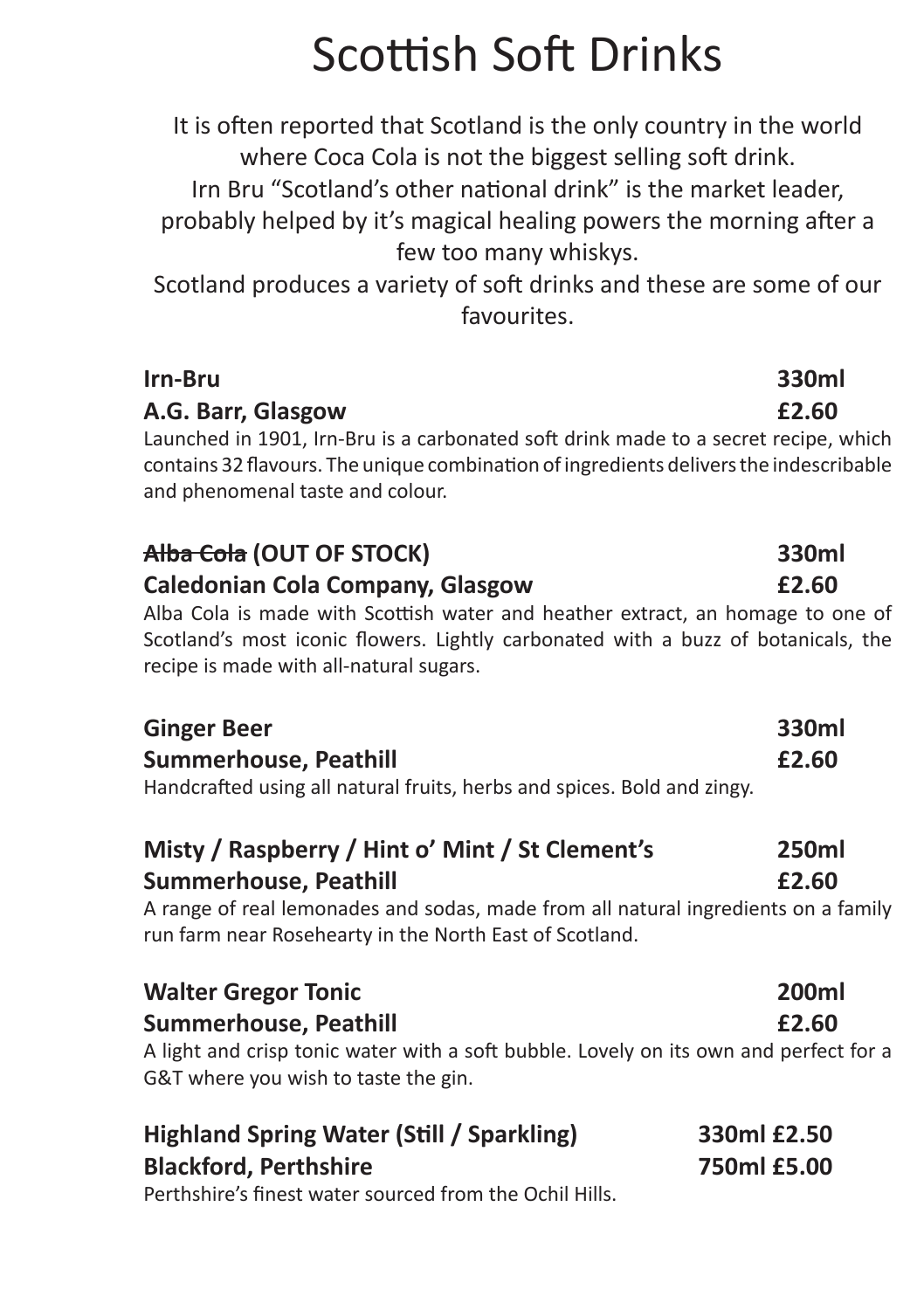# Eteaket Tea

Edinburgh based Eteaket Teas, produce the highest quality selection of unique, ethically sourced and innovative loose leaf teas in Scotland

### **Breakfast Blend (Black)****£2.80**

Hand picked Ceylon and Assam black teas. This is our 'regular cuppa' although there is nothing regular about this tea, it is wonderfully robust and malty with a gentle smoky edge and a hint of oak.

### **Royal Earl Grey (Black)****ALL £3.00**

Built on a base of exceptional whole leaf Ceylon tea which is scented with natural Bergamot Oil (extracted from the rind of the Bergamot orange) and embellished with cornflowers to create a truly regal Royal Earl Grey.

## **Blooming Marvellous (Green)**

Flavoured Sencha green leaf is expertly blended with bright mallow and sunflower petals, exquisite rosebuds, sweet vanilla and fresh tangy fruit. Creating a sweet and slightly floral green tea with bags of taste and personality!

## **Perfect Pepermint (Herbal/Fruit - Caffeine-Free))**

This Perfect Peppermint infusion is cool and invigorating. Peppermint tea also helps to cleanse your palate and aid digestion.

## **Chillaxin Chamomile (Herbal/Fruit - Caffeine-Free))**

The perfect tea to help you kick back and unwind. Our Chamomile is made up of the whole Chamomile flower and creates a sweet intoxicating, elegant floral flavour.

## **Cranberry & Apple Riot (Herbal/Fruit - Caffeine-Free))**

The apple creates a beautifully sweet taste with the cranberry pieces adding a slightly tart finish. An absolute riot in a tea cup.

## **Sea Buckthorn (Herbal/Fruit - Caffeine-Free))**

The blend features 50% Sea Buck Berries mixed with dried apple pieces, hibiscus blossom, elderberries and cranberries. Sweet yet tart flavour that has plenty of ZING!

### **Big Red Rooibos (Red Bush - Caffeine-Free))**

It has a soft, but at the same time tart, flavour with top notes of oranges and dried hay.

## **Please note: After dinner service all of our teas/coffees are served with Petit Fours and are priced at £4.50 per person.**